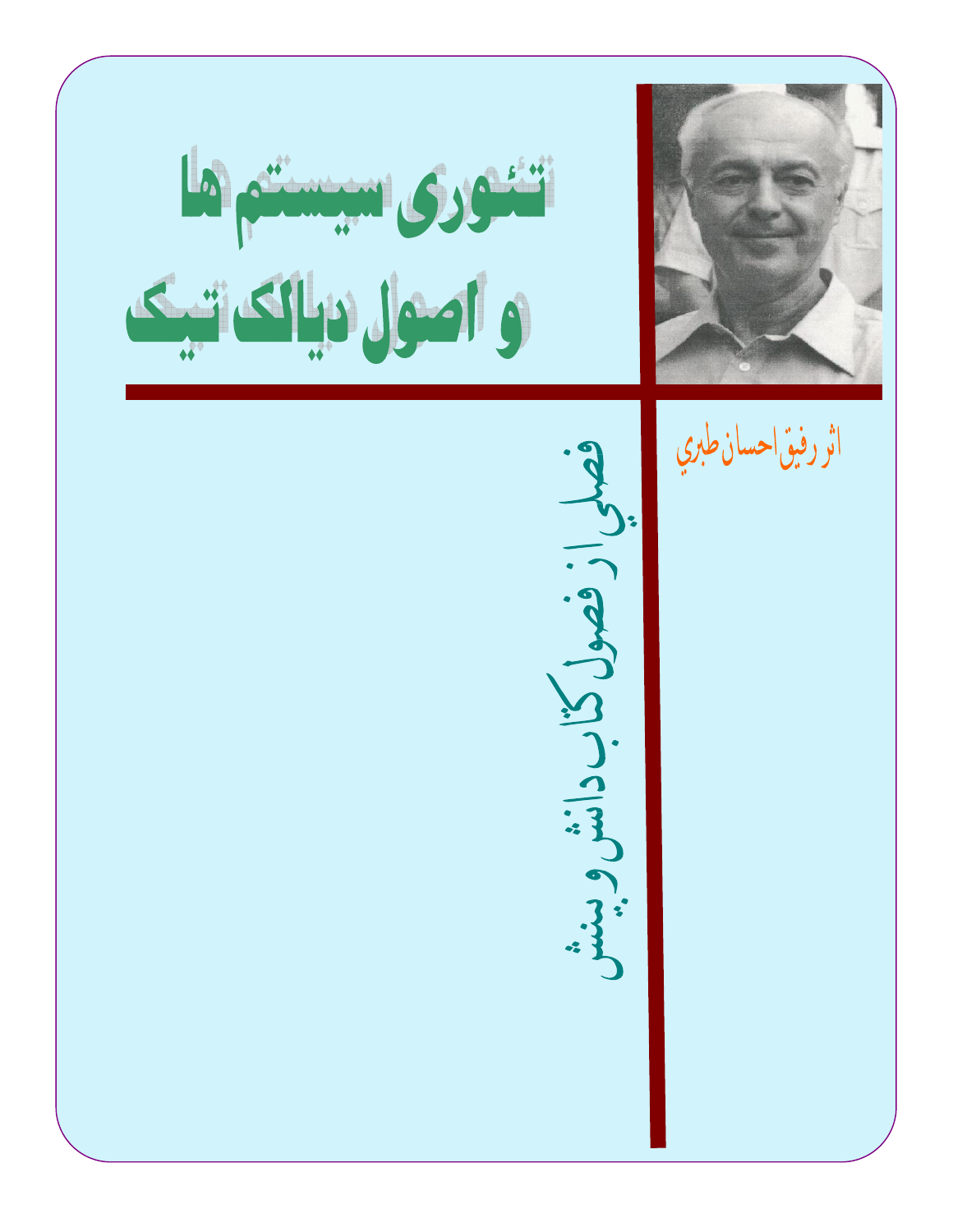دشی ارات انجمن دوسداران احسان طسری<br>متوری سیتم ماو اصول دیالک تیک<br>احسان طسری

http://tabari.blogsky.com

http://tabari.tk

mail: ehsan\_tabari2001@yahoo.com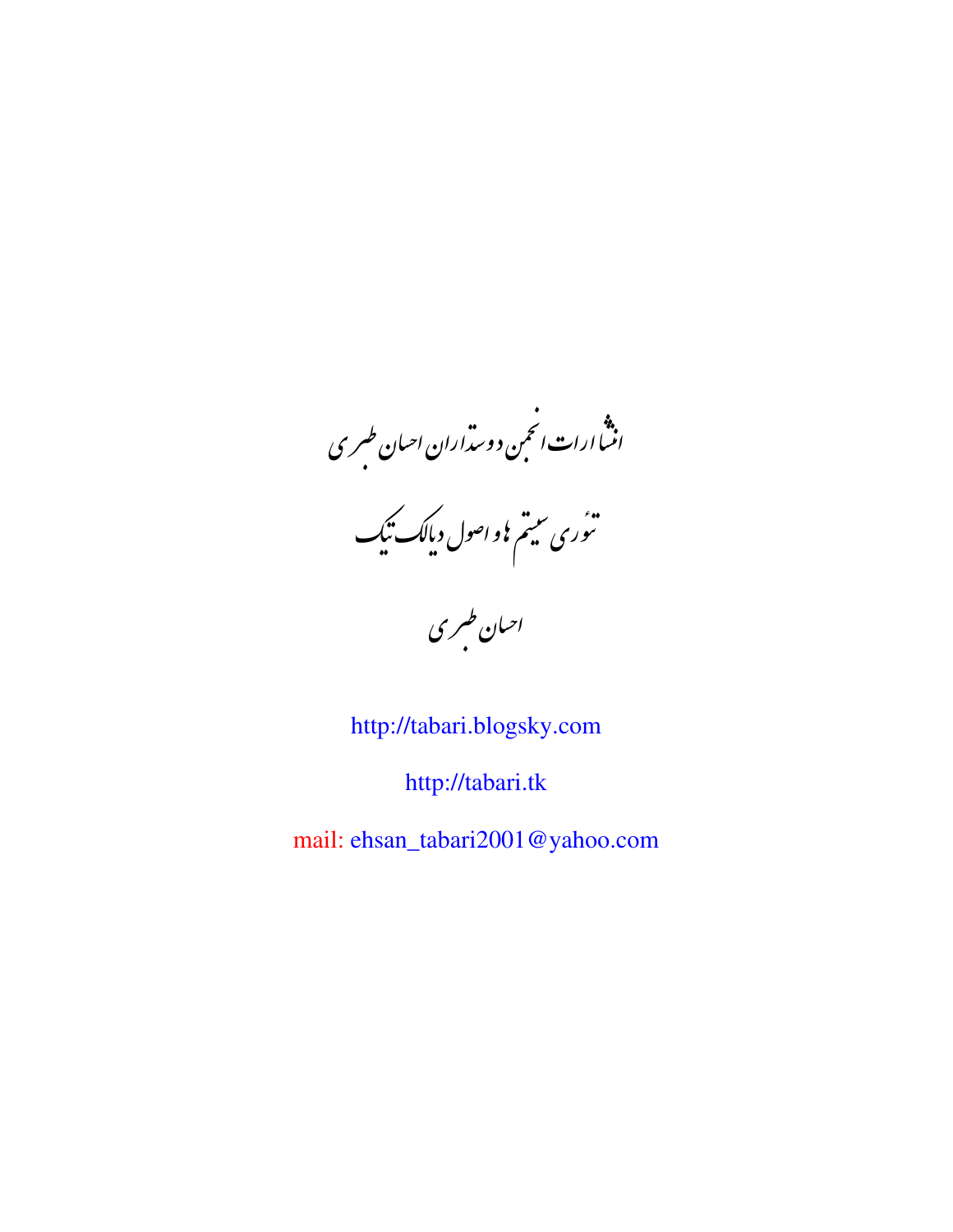## تئوري سيستم ها و اصول ديالك تيك

نگارنده در این بحث های اخیر خود راجع به دیالک تیک، تئوری سیستم ها را همیشه به عنوان مبنای علمی ــ تجربی بیان اصول دیالک تیک در نظر داشته و کوشیده است تا این اصل را به "زبان سیستمی" تغییر و تفسیر کند. اخیرا با کتاب "دیالک تیک، سیستم ها و تکامل" اثر مازوف ها (پدر و پسر) آشنایی یافتم که در شهر مینسک در سال ۱۹۷۸ تحت ویراستاری یکی از فلاسفه ی مشهور شوروی (پروفسور خارین) چاپ شده است <sup>۱</sup> و چه قدر سودمند است که این کتاب روزی به فارسی برگردانده شود. نکته ای که قرائت این کتاب بر من روشن ساخت، انطباق یا نزدیکی بسیاری بود که بین برخورد های مستقلانه ی این جانب و احکام مندرجه ی در این کتاب وجود داشت. تردید نیست که مؤلفین مورد بحث ما مطلب را در ۲۲۱ صفحه ی کتاب با آن چنان گسترش و بیان مستند و کنکرتی همراه کرده اند که بحث های فرار و اجمالی ابدا آن امکان را در این رساله به این جانب نمی داده است. با این استفاده از برخی نکات مندرج در این کتاب و بر خوردی که خود در مسأله ی مورد بحث داشته ام، سودمند شمردم، به دنبال بیان اجمالی تئوری سیستم ها، فصلی نیز درباره ی ربط اصول دیالک تیک و این تئوری بیان دارم.

۱–"دیالک تیک، سیستم ها و تکامل" اثر ویتالی دیمترویچ ماروزوف (پدر) و واسیلی ویتالوویچ ماروزوف (پسر) به ویراستاری دکتر فلسفه پروفسور یو. آ. خارین، ۱۹۷۸ ــ چاپ شهر مینسک به زبان روسی.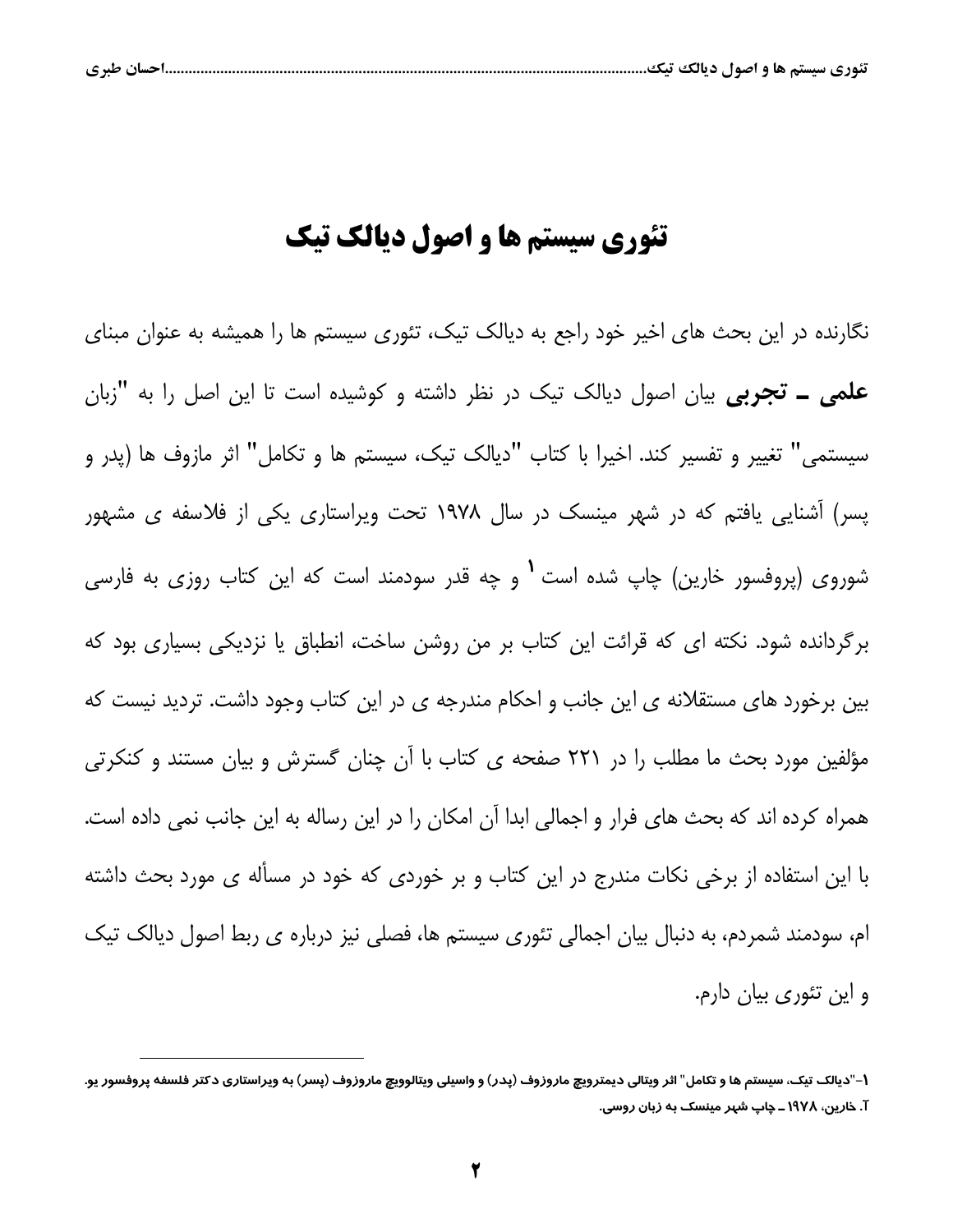مقدمتا باید بگویم که منظور نگارنده از **اصل** و یا **اصول** دیالک تیک، "اصل موضوعه" (آکسیوم) نيست، بلكه تنها پرنسيپ (principe) است. هدف آن است كه از كاربرد واژه ي "قانون" (كه عاميت و قاطعیت بیشتری را به ذهن القا می کند و یا در واقع می طلبد) احتراز می شود و اصول دیالک تیک به عنوان **نتیجه گیری های بنیادین** از معارف انسانی در زمینه ی شناخت طبیعت و اجتماع و تفکر انسانی (که با تحول این سطح معارف نیز تحول می یابد و ابدا خصلت جزمی ندارد) تلقی می گردد. لذا اصل در این جا با "استنتاج بنیادین و عام" هم معنی است و سطح احتمالی و نسبی بودن ا از "آكسيوم" و "قانون" پايين تر است و نه بر عكس.

ما در این فصل آن که شاید آن را بتوان فصل مرکزی در ایین رساله دانست، می کوشیم تا اصول دیالک تیکی را در تئوری سیستم پیاه کنیم و در این زمینه چنان که گفتیم از کتاب "دیالک تیک، سیستم ها و تکامل" نیز تا آن جا که ضرور شمریم فیض خواهیم گرفت، بدون آن که به بیان تفصیلی آن يابند باشيم.

در این دانش امروز مفهوم سیتم های بغرنج و پویا ، عنصر، ساختار، محیط، کارکرد، حالت (ستاتوس) و دیگر مقولات اصلی تئوری سیستم ها و برخورد سیستمی بزرگی برای خویش گشوده است و به یک سلسله گره گاه های معرفت علمی بدل شده است (البته بدون آن که بتوان آن ها را تنها صفات و شاخص های عینیت خارجی دانست). از آن جا که تئوری سیستم ها در پیوند نزدیک با علوم **سمیوتیک** و **سیبرنتیک**، توانسته است تحول عظیمی در محتوی و روش های بسیاری علوم ایجاد کند، طبیعی است که باید دیالک تیک به مثابه ی تئوری و اسلوب روابط خود را با این رشته ها روشن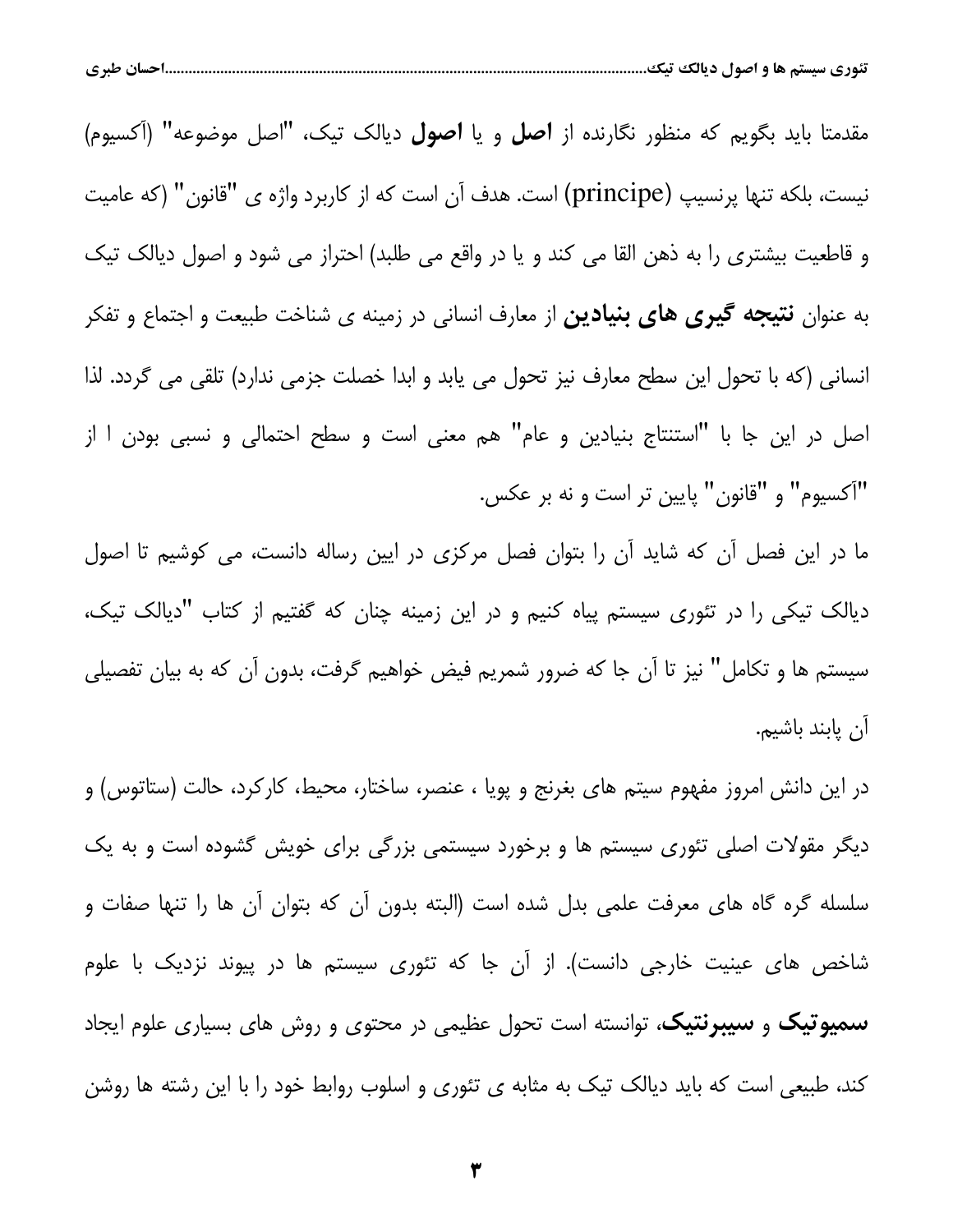سازد، از مقولات و احکام آن ها برای غنی و مشخص سازی خود فیض گیرد و خود نیز در تنظیم و تكامل بعدي اين تئوري ها شركت فعال داشته باشد. ما در این فصل برخی مباحث دیالک تیک را در ارتباط با تئوری سیسم ها بیان می کنیم: در نوشتار های فلسفی مارکسیستی این نکته که **رشد** و **تکامل** خصلت سیستمی دارد جای خود را گشوده است. سیستم یعنی گره بندی (کمپلکس) از عناصر به هم پیوسته که هر یک از عناصر خود سیستم فرعی و جداگانه ای در حرکت تکاملی است. وقتی از **حرکت تکاملی** سخن می گوییم به ویژه شکل کامل و "کلاسیک" آن را که در روی کره ی زمین ما روی داده، در نظر داریم، زیرا در این جاست که روند بغرنج تر شدن **ترکیبی و عمل کردی** واقعیت عینی خارجی (مثلا از سوب کوارک ها گرفته تا جامعه ی متمدن بشری) طی این میلیارد ها سال در خطوط عمده ی خود روشن شده است. همین روند در سراسر جهان هم وجود دارد، تنها مراحل آن لزوما همانند مراحل طی شده در روی زمین ما نیست و ای چه بسا **شاخه ی روینده ی تکامل** در روی زمین ما یکی از عواملی است که در آینده می تواند نقشی در تداوم تکامل پیش رونده ی کیهان ایفا نماید. کند شدن یا دورانی شدن مسیر تکاملی در در نقاط دیگر کیهان، به معنای نفی تداوم آن در مقیاس

طولاني (Sub Spacis eternatis) نيست.

تکامل چیست؟ تکامل تحولات **کیفی** سیستم است که **سمت دار و بازگشت ناپذیر** است لذا مسئله تبادل **کمیت و کیفیت** به هم، یکی از آغاز گاه های بررسی این تحول است.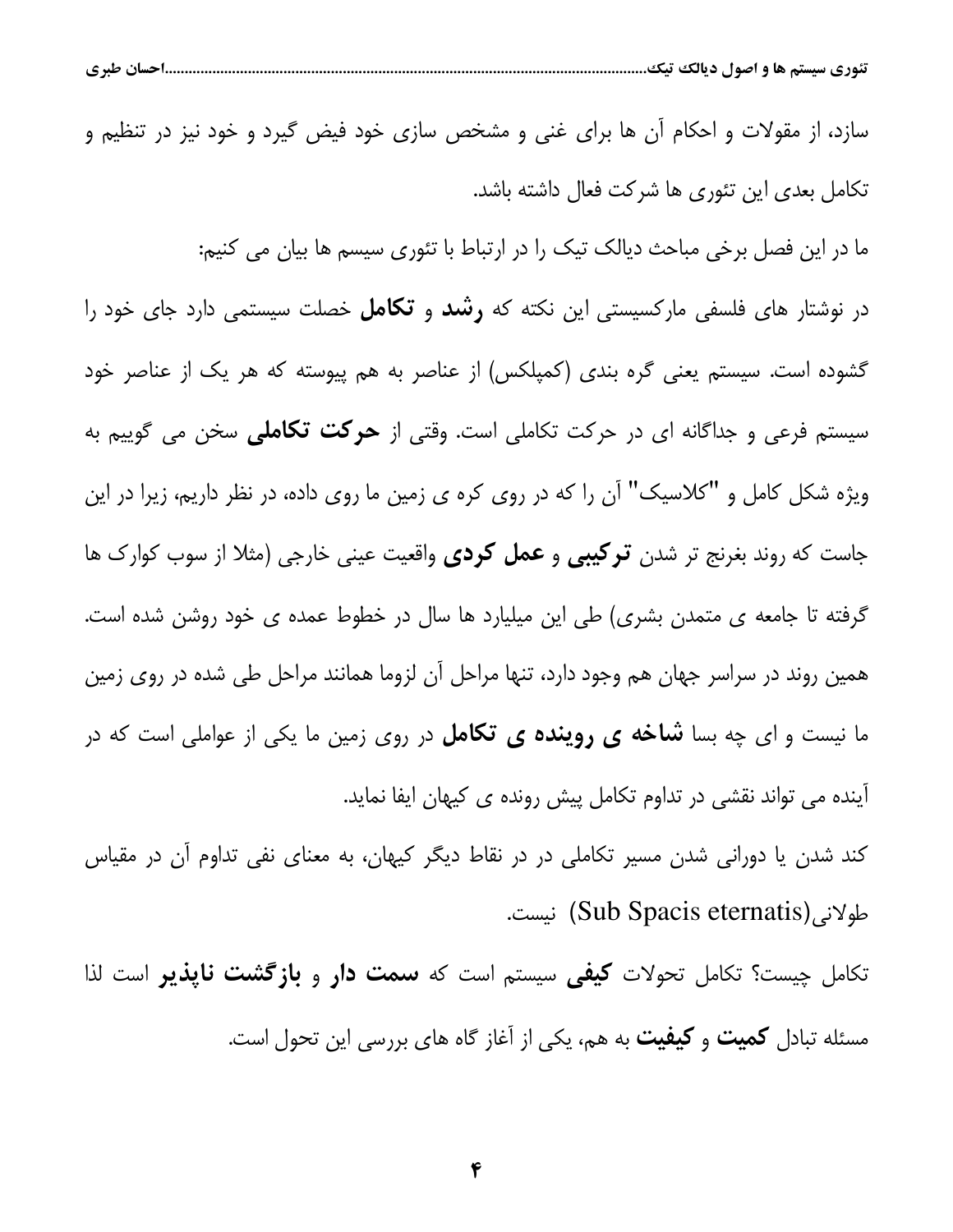كيفيت چيست؟ كيفيت تعيين وهويت شيئي يا پديده (موضوع) است كه در كليت شاخص ها و علامات درونی و برونی آن موضوع تجلی می یابد و به طور نسبی پایدار است و ویژگی آن موضوع و خطوط شباهت یا تمایز آن را با موضوعات دیگر (اعم از اشیا یا پدیده ها) روشن می سازد. این شاخص ها و علامات را **مختصات ساختاری ــ عنصری** سیستم مورد بررسی معین می کند. لذا **کیفیت** که مقوله ی مرکزی **تکامل** است دارای تعریف سیستمی (ساختاری ــ عنصری) است و این تعریف، تعریف کیفیت ارسطویی و هگلی را در مورد کیفیت چند گام به پیش می برد و به آن تشخص شیئی بیشتری عطا می کند. اگر ما کیفیت را کلیت و **وحدت مشخصات و خواص** نسبتا پایدار موضوع بدانیم که استخوان بندی ساختاری ــ عنصری آن را مشروط و متحقق می کند، قادر خواهیم بود "برخورد سیستمی" را در مورد تحولات کیفی در مقیاس وسیعی به کار بریم.

ممکن است گفته شود که هر چیزی دارای کیفیت است ولی هر چیزی سیستم (یعنی منظومه ی ساختارمندی از عناصر) نیست و می تواند خاصیت هبایی و غیر منتظم داشته و تنها خصلت مجموعه ای (Summatif) داشته باشد. مثلا مانند خانه ای که ویران شده و آواری از آن برجاست. پاسخ آن است که مجموعه و هبا بی انتظام درونی، خود مرحله ایست از پیدایش یا زوال سیستم و منظومه. گئورگ کلائوس<sup>۲</sup> یکی از کارشناسان مهم آلمانی سیبرنتیک در اثر خود "سیبرنتیک و فلسفه" (ترجمه روسی ــ مسکو \_ ۱۹۶۳ \_ صفحه ی ۱۱۸) می نویسد:

2-Georg Klaus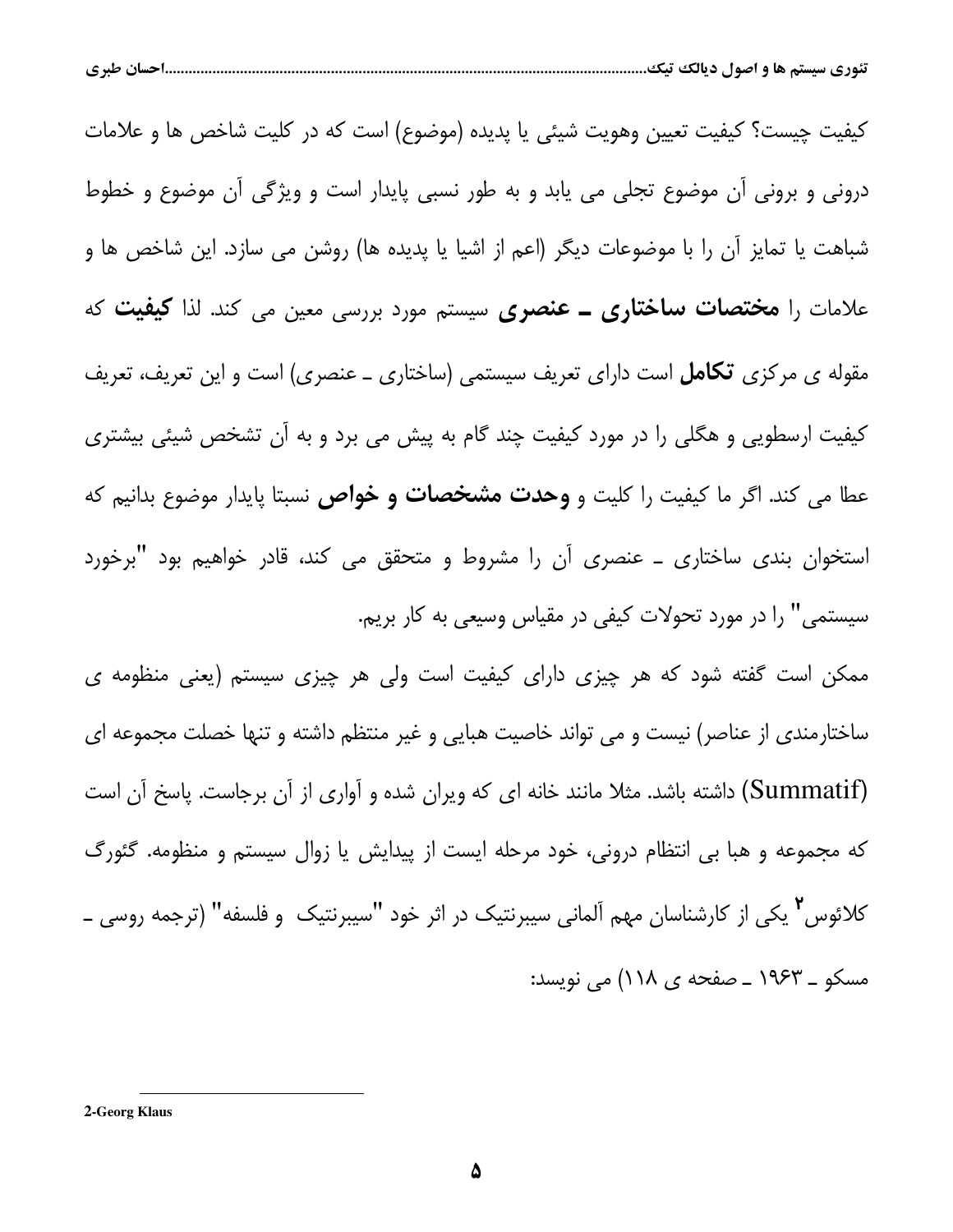"خانه ای را که زلزله ویران ساخته از جهت معماری و ساختمانی ویرانه است، هبا است نه منظومه (سیستم). ولی معنی این سخن آن نیست که چنین توده ای از اشیا کما بیش ویران، در درون خود هیچ گونه ربط سیستمی ندارد. اگر مثلا از دیدگاه **مکانیک** بر این انبوهه نظر افکنیم، آن را سیتم بغرنجی با مناسبات فراوان از جهت فشار و به هم چسبیدگی و غیره می یابیم". لذا هیچ تشکل مادی نیست که مطلقا هبایی (Chaotique) باشد و هیچ پدیده ای نیست که در آن **روابط متقابل** وجود نداشته ىاشد.

پس هم سیستم ها **کلیت مند** و هم **تشکل های هبایی** گرایش به سوی تکامل دارند، چنان که در کیهان بزرگ نیز همین همین پدیده دیده می شود. در آن ها، طبق شرایط معین، می تواند قانون مندی هایی پدید شود. خصلت هبایی یا انبوهگی (Summatif) که یا پیش از انتظام سیستمی وجود داشته یا در اثر انهدام یک سیستم پدید آمده، خود از موضوعات مختلف مرکب است که هر یک از آن موضوعات سیستمی منتظم است و قادر است قانونمندی خود را در کل هبا بسط دهد و ساختار نوینی به وجود آورد، روابط نوینی به وجود آورد، لذا به بروز مختصات و مشخصات تازه ای بی انجامد. به علاوه باید **عمل کرد تنظمی** (گُنارشی) در درون این سیستم نو پدید، بروز کند و به عامل درونی و ضرور أن سیستم بدل گردد. لذا دیالک تیک هبا و نظم، انبوهگی و انتظام، مجموعه و منظومه، خود اهمیت بزرگی برا درک روند تکامل دارد. پس می توان نتیجه گرفت که همه ی **تجمعات** اشیا و پدیده ها که نسبت به تجمعات دیگر مرز مشخص بیابد، یا یک سیستم **کلیت مند** است یا یک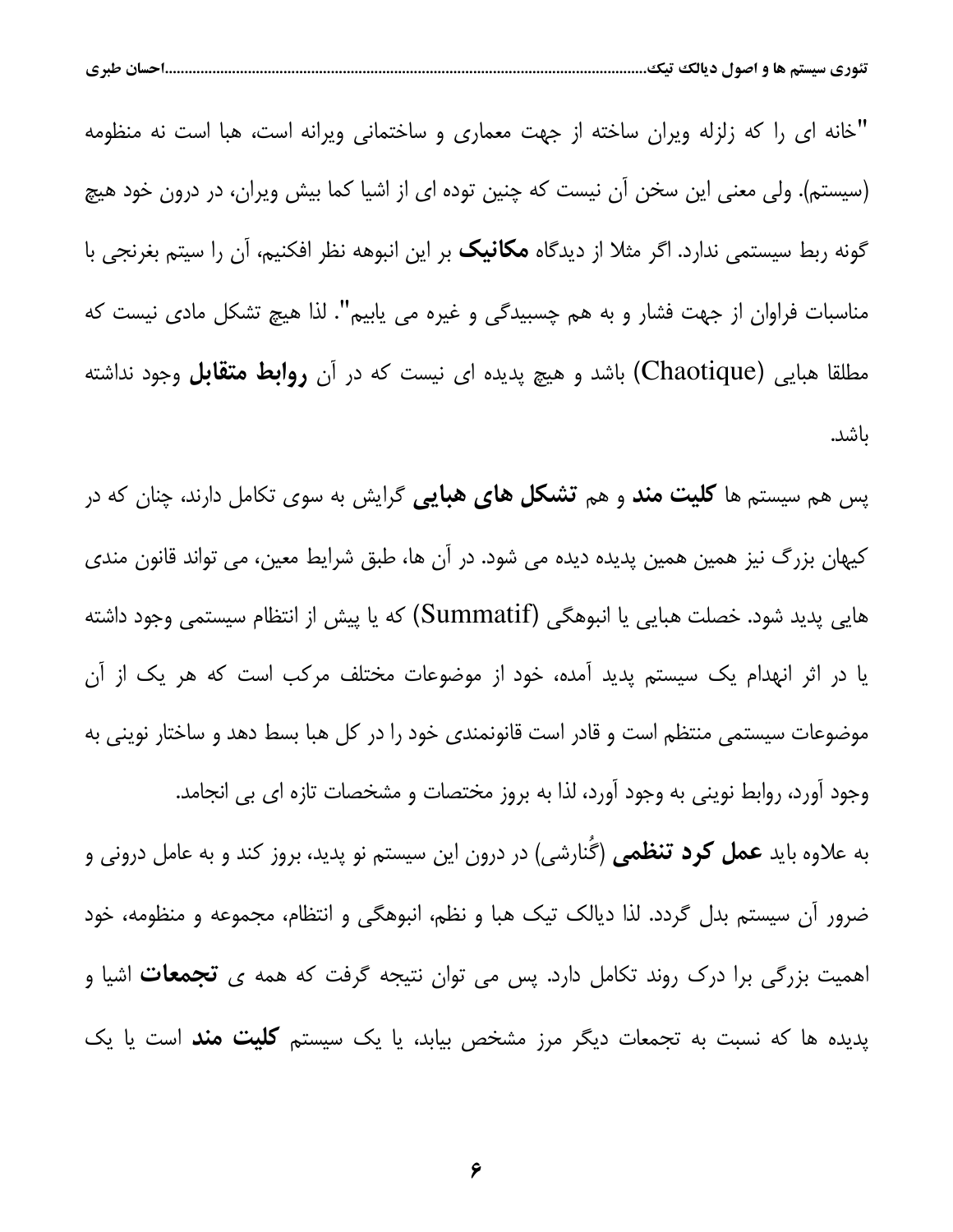مجموعه. در سیستم کلیت مند انتظام (ساختار مندی، رابطه، تنظیم گری) حکم روا است. در دومی آشفتگی و هبا مشاهده می شود ولی هر دوی آن ها دوتیپ، **دو نوع اساسی سیستم** را عرضه می دارند. هر یک از عناصر یک "کثرت تجمعی" که آن را سیستم می نامیم، به نوبه ی خود "کثرت تجمعی" به صورت ژرف تری است. هر سیستمی را به عنوان عنصر وارد در سیستم عالی تری است. کل جهان سیستم سیستم هاست یعنی یک سیستم تو در تو است. یعنی سیستمی بودن آن از خصایص لاینفک (Attributif) ماده است.

پس کیفیت هر سیستم را **ترکیب عناصر و نوع ساختار و تأثیرات سیستم های محیطی** بر روی این عناصر و ساختار معین می کند. این تعریف کیفیت در مورد همه ی تجمع های سیستمی و هبائی (منظومه و مجموعه) اعم از بسیط یا بغرنج، صادق است. این کیفیت به صورت های **ماهوی** (سوبسترات)، **پیوندی** (انتگراتیف) و **عمل کردی** (فونکسیونل) بروز می کند.

در همین رابطه سیستمی، می توان به معنای **کمیت** نیز پی برد. اشتراک کیفی اشیا و پدیده هایی که از یک **نوع** هستند، این همانی (یک سانی و همانندی) برخی از خواص این اشیا و پدیده ها با هم، **تعین کمی** آن ها را مشروط و معین می سازد. یعنی چه؟ یعنی چون همانندند پس شرایط و امکانات محاسبه و اندازه گیری آن ها به وجود می آید و مفاهیمی مانند **عدد** و **بعد** (که در پایه ی مقوله ی کمیت قرار دارند) پدیدہ مے شود.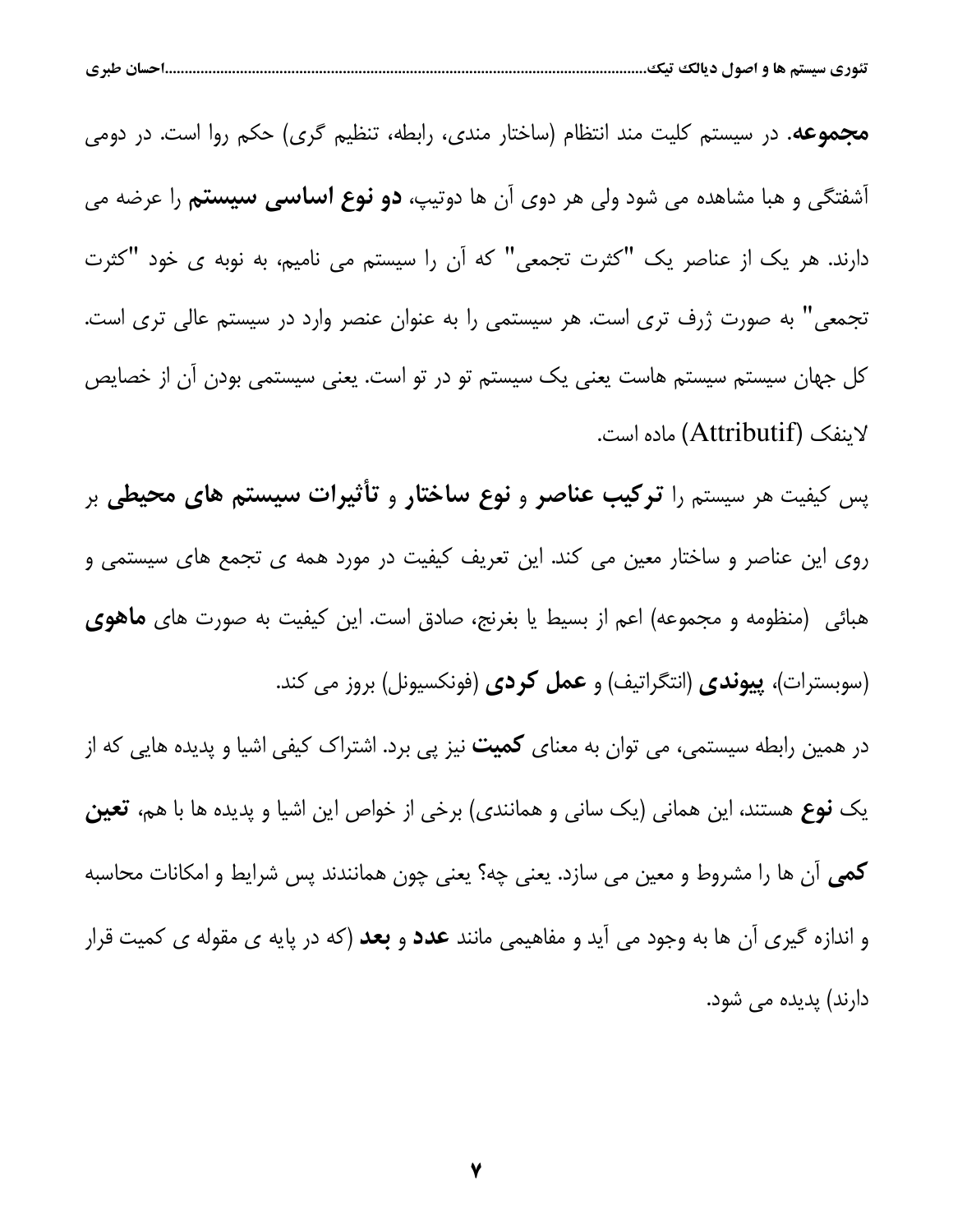كميت بر خلاف كفيت گويي نسبت به طبيعت و ماهيت اشيا لاقيد و بي تفاوت است. (چهار صندلي، چهار انسان، چهار تپه). در پاسخ "چه قدر"، گفته می شود کم تر، بیشتر، فلان میزان. گویی کیفیت مطرح نیست و از میان آن ها به قول انگلس: "عدد ناب ترین تعیین کمی است که ما می شناسيم" (كليات به روسي \_ جلد ٢٠ ص ٥٧٣)

ولی کمیت نیز مانند کیفیت خصلت سیستمی دارد. در سرشت مقوله ی "کمیت" دو نکته ی متقابل مستتر است. "یکی بودن" و "چندین بودن". زیرا هر کفیت "یگانه" ای تفکیک و جدایی می پذیرد و این تفکیک و جدایی در درون همان نوع، همان کیفیت واحد است. این تفکیک نوع واحد در درون خود، تکثر و چندین بودگی را پدید می آورد و از سوی دیگر هر تکثر و "چندین" که از "چندین" دیگر متمایز باشد، بین خود از جهت کیفی "یگانه" است. (اگر چه چهار صندلی است ولی همه در مقابل **انسان** صندلی هستند و نه چیز دیگر ولی همین صندلی که **نوع یگانه** است، بین خود از جهت عدد*ی* چهار تاست و **چندین** است).

سیستم، اشیا **متعدد** و متکثر به هم پیوسته ایست که از سیستم دیگر متمایز باشد. یگانگی این سیستم نمودار کلیت آن است. کلیت آن مرکب از اجزا و عناصر است. پیوند بین عناصر سیستم به مثابه ی اجزای یک کل یگانه را می توان با فرمول ها و معادلات بیان داشت که مشخصات کمی عناصر، ساختار و عمل کرد را نشان می دهد، یعنی همه ی آن چه را که در کیفیت سیستم جای داشته اند. یعنی به هم بستگی این **جهات کیفی** سیستم را می توان با **زبان کمی** بیان داشت.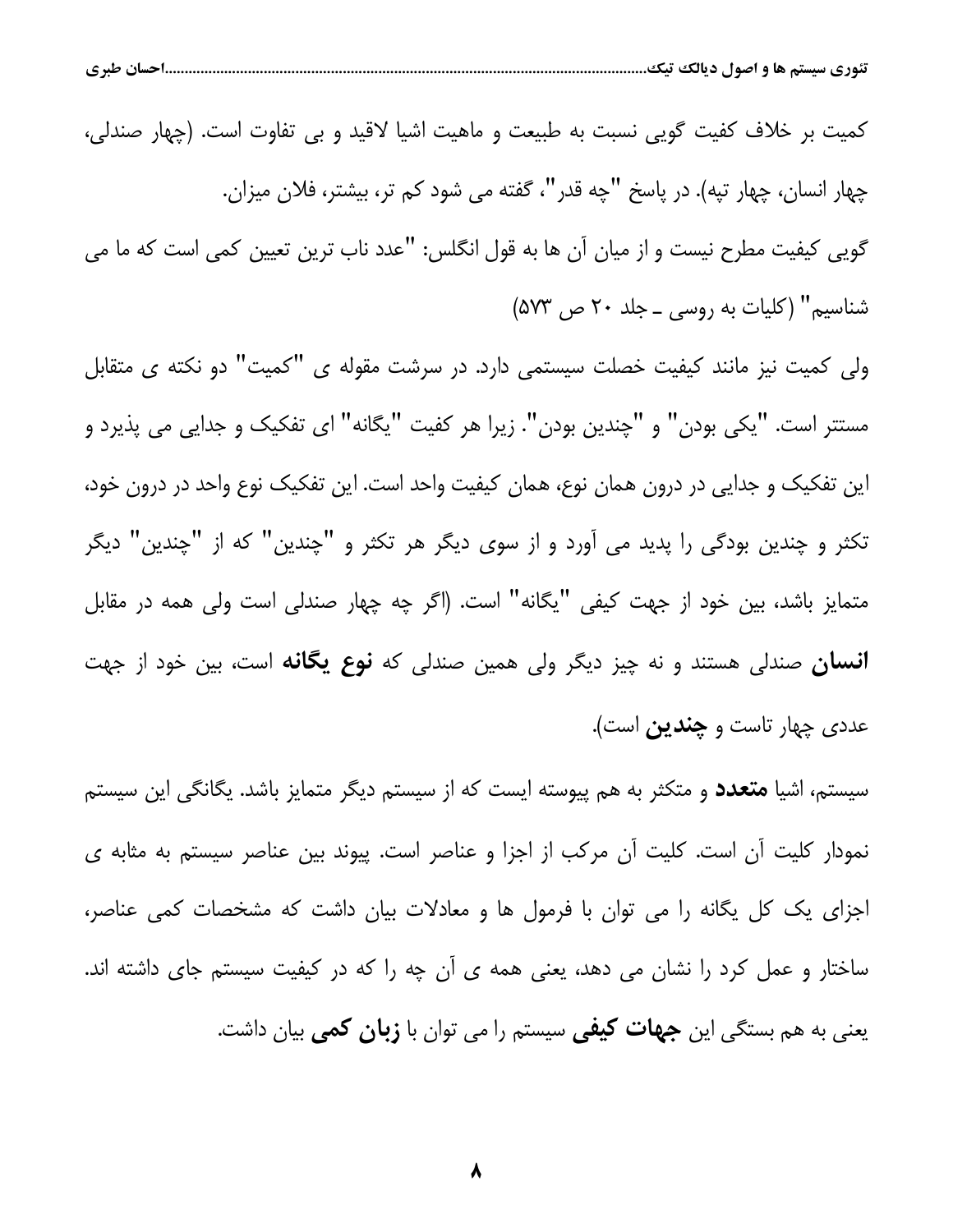پس کم و کیف دو مقوله ی متمایز ولی در هم متنافذ، در هم رخنه گر هستند که در همه ی پدیده ها و اشیا بدون استثنا وجود دارند.کیفیت محض یا کمیت محض دارای وجود عینی خارجی نیست. در عین حال ما بین آن ها همسانی مطلق نیز وجود ندارد. وحدت دیالک تیکی آن ها چنان که هگل گفته است در مفهوم **اندازه** (Masse) پدید می آید. اندازه حدود و ثغوری را نشان می دهد که در درون آن، کمیت تغییر می کند ولی بدون آن که کیفیت دگرگون شود. در بیرون از این حدود و ثغور، تغییر کمی به تغییر کیفی و برعکس می انجامد. هیچ تحول کیفی در جهان بدون تحول کمی رخ نمی دهد و بر عکس (افزایش **جرم و انرژی و حرکت** یا کاهش آن ها آن تحولات کمی است که جایی به تحولات كيفي برعكس منجر مي گردد).

پس از درک سیستمی دو مقوله ی مهم "کمیت" و "کیفیت" و تبادل آن ها، اکنون می توانیم به قانون دیالک تیکی تضاد از دیدگا بر خورد سیستمی بپردازیم. **تضاد** شکلی است از **تقابل**.

وحدت و مبارزه ی متقابلان نکته ی اساسی در تضاد دیالک تیکی است. رابطه ی متقابلان چنان است که مبارزه و تنازع آن ها در عین ربط و وحدت و پیوند و همبودگی آن ها با یک دیگر است ولی دو متقابل، می توانند این تنازع را در سیستم ها و شرایط مختلف به اشکال مختلفی بگذرانند. پس بین دو متقابل ربط، وحدت و در عین حال نزاع و مبارزه وجود دارد. ممکن است یکی از طرفین تقابل خواستار حفظ وضع موجود و طرف دیگر خواستار نفی آن باشد و این نکته ایست که مارکس و انگلس در "خانواده ی مقدس" تصریح کرده اند (کلیات به روسی، جلد ۲ صفحات ۳۸ تا ۳۹). بدین سان دو نوع مبارزه ی متقابلان پدید می شود و نوع دوم دارای جنبه ی تناقضی (آنتاگونیستی) است (مانند تنازع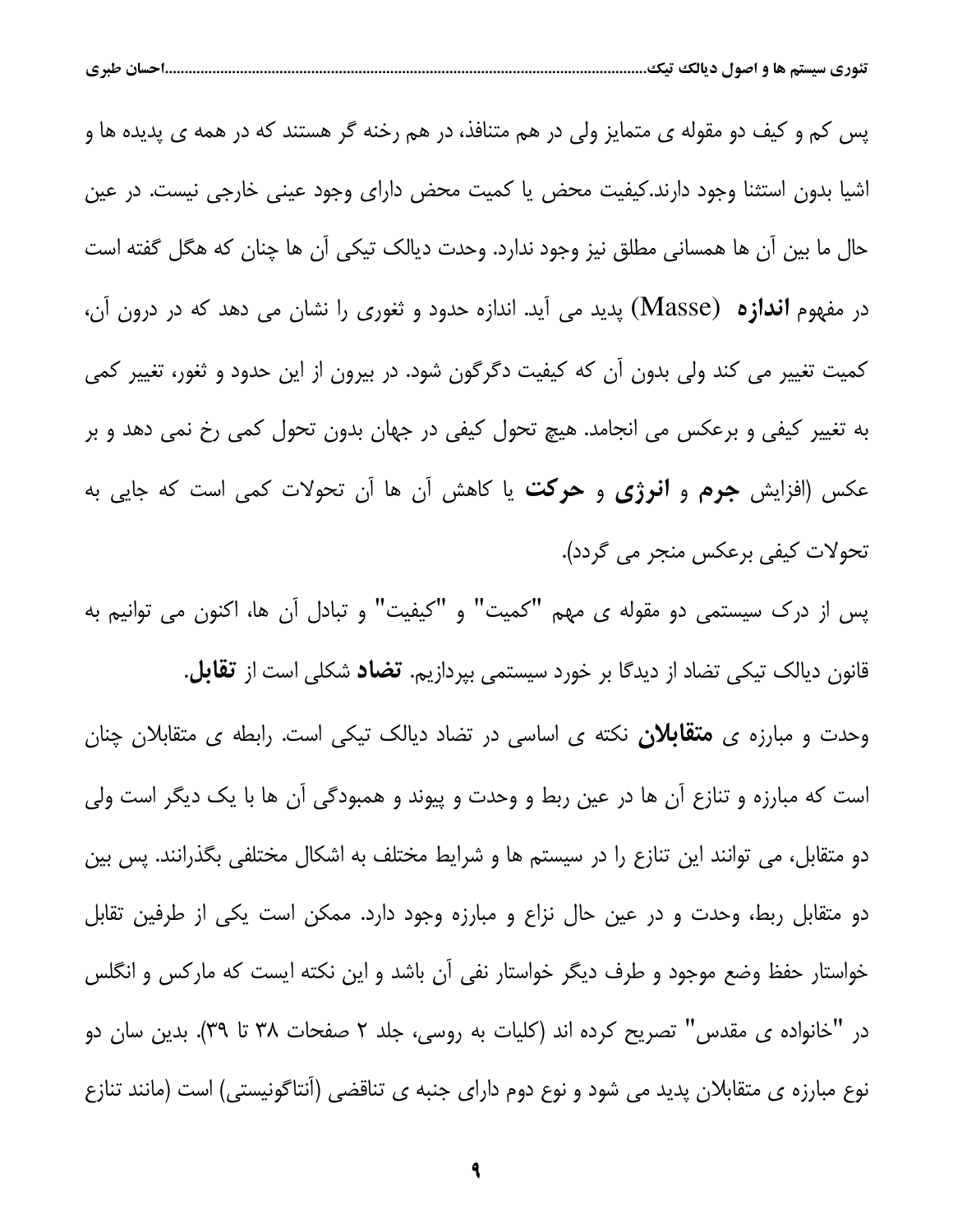مولدان بلاواسطه صنعتی (پرلتاریا) یا بهره کشان سرمایه دار) همه ی منازعات تناقضی نیست. این که نوع تناقضی خاص جامعه است، مطلبی است در خورد بحث که گروهی بدان معتقدند ولی در برخورد سیستمی این انحصار موضوعی درست نیست و هر دو نوع تقابل را باید در کل طبیعت و جامعه جستجو کر د.

مبارزه ی متقابلان تدریجا بسط می یابد و در موارد معن موجب حدت روز افزون تضاد می شود و کار را به أن جا می رساند که کیفیت واحد و **یگانه** و همسان سابق**، دو گانه** و منقسم می شود. و اگر باز هم حدت پذیرد وارد این مرحله می شود که این دو بخش منقسم شده نمی توانند هم زیستی و هم بودگی داشته باشند و و جود بدون نفی دیگری میسر نیست.

سر انجام لحظه ی **حل تضاد** می رسد. یعنی چه حل تضاد؟ یعنی انتقال از کیفیت کهنه به کیفیت نو، از سیستم گذشته به سیستم نو. همین روند مبارزه ی متقابلان در سیستم نو، منتها با اشکال ویژه ی خود جريان مي يابد.

این تقابل و تضاد می تواند **درونی** (نتیجه ی تأثیر اجزای درونی سیستم روی هم) یا **برونی** (نتیجه ی تأثیر محیط روی سیستم معین) باشد. تفاوت این دو نوع تضاد درونی و برونی، نسبی است. آن چه که برای یک پیوند سیستمی درونی است، برای پیوند سیستمی دیگر برونی است. تضاد درونی ما بین عناصر این زیر سیستم ها، و در سطوح مختلف ارتباطی ــ عمل کرد*ی*، بین عناصر و ساختار **همان سیستم مع**ین پدید می شود. تضاد برونی **سیستم مورد نظر ما** با **سیستم های دیگر** در ورای آن است که برایش "محیط" را به وجود می آورند. ولی اگر سیستم را گسترده تر بگیریم، تضاد برونی و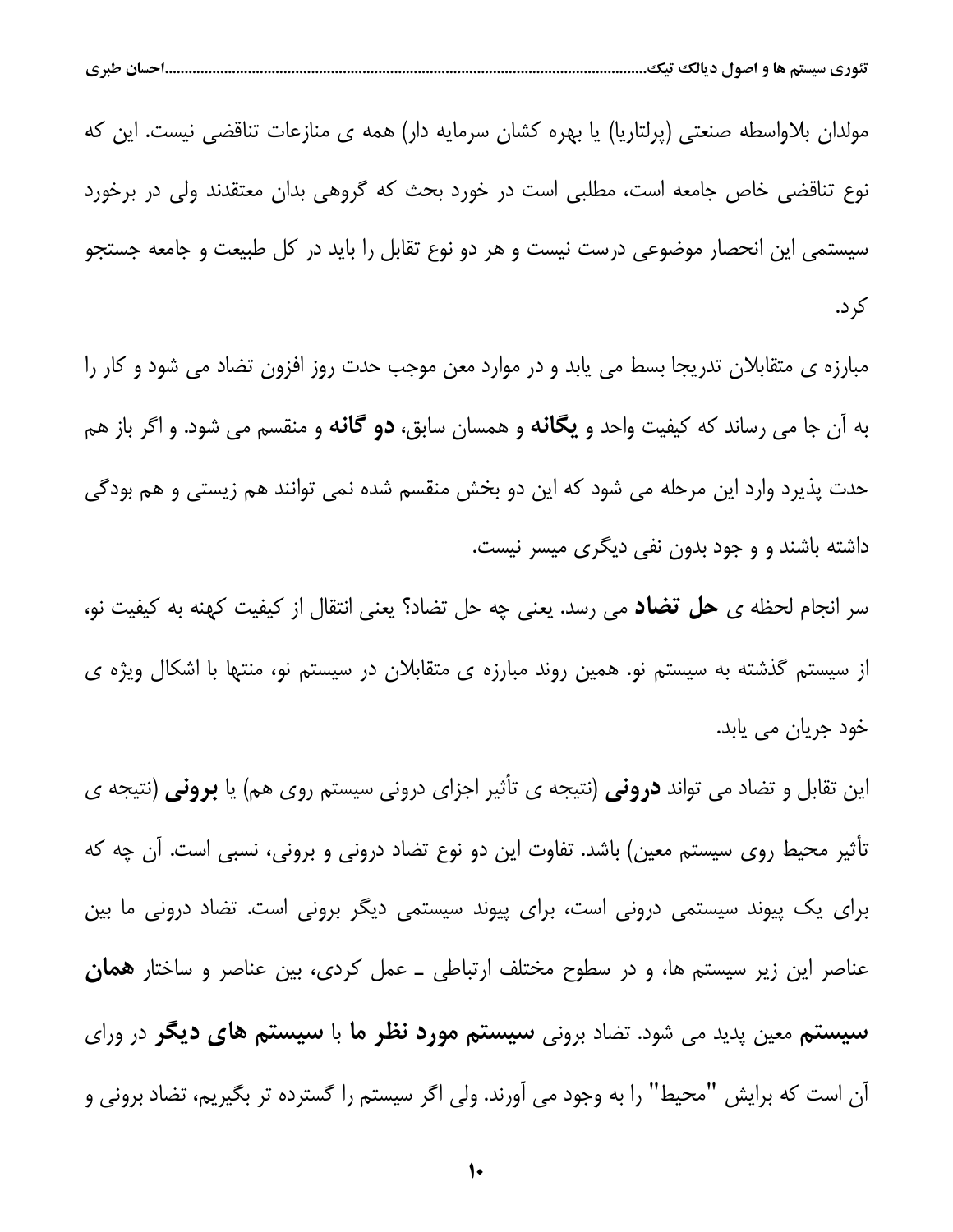درونی هر دو درونی می شوند. این یک مسئله ی دیدگاهی است. مثلا سرمایه داری و سوسیالیسم با هم تضاد برونی دارند ولی تضادشان در تکامل تاریخی جامعه، تضاد درونی جامه ی بشری است. تضاد درونی منبع عمده ی تحول و تکامل است. متقابلان در درون سیستم واحد با هم در نزاعند. مثلا در سیستم اتم، هسته و پوسته ی الکترونی و در سیستم جامعه نیرو های مولده و مناسبات تولیدی نمونه هایی از تضاد درونی عمل در یک سیستم واحد است. تضاد های برونی از راه تشدید تنازع تضاد درونی عمل می کنند یا به طور عمده عمل می کنند. تضاد های دیگری که در این مجرای اساسی نیستند و کار را به پیدایش کیفیت نو نمی کشاند نیز وجود دارند، ولی ماهوی نیستند. با بررسی دقیق تر مکانیسم تضاد و طرز پیاده شدن آن در اجزای سیستم می توان این اصل را از حالت تجریدی ـ فلسفی آن به در آورد و به آن جنبه ی مشخص ــ تجربی بیشتری داد و شاید روزی با کاربرد اسلوب نماد سازی، نمونه سازی، صورت سازی (فرمالیزاسیون)، آکسیوم سازی و ریاضی سازی این مباحث بتواند کاربرد های اسلوبی ــ علمی وسیع تری پیدا کند.

وجود تضاد، مخالف وجود **هماهنگی** نیست. **هماهنگی** خاصیت آن سیستم های پویا (دینامیک) است که در آن وحدت و مبارزه ی متقابلان نه تنها به انشعاب کیفی و سیستمی نکشد، بلکه گاه موجب در آمیزی و سازش کامل دو قطب می شود. یک علت این وضع می تواند ثبات نسبی **منابع** و **اهرم** های تکاملی سیستم های معین باشد که بدون نیاز به انقسام و انشعاب، بتواند پویایی خود را حفظ کند. مثلا پرورش و گسترش حاد و شدید جهات و **ماهیت آفرینش گر انسان** در یک جامعه ی رها از بهره کشی (که در آن تکامل هر فرد شرط تکامل اجتماع است) آن چنان **اهرم تکاملی** ایجاد می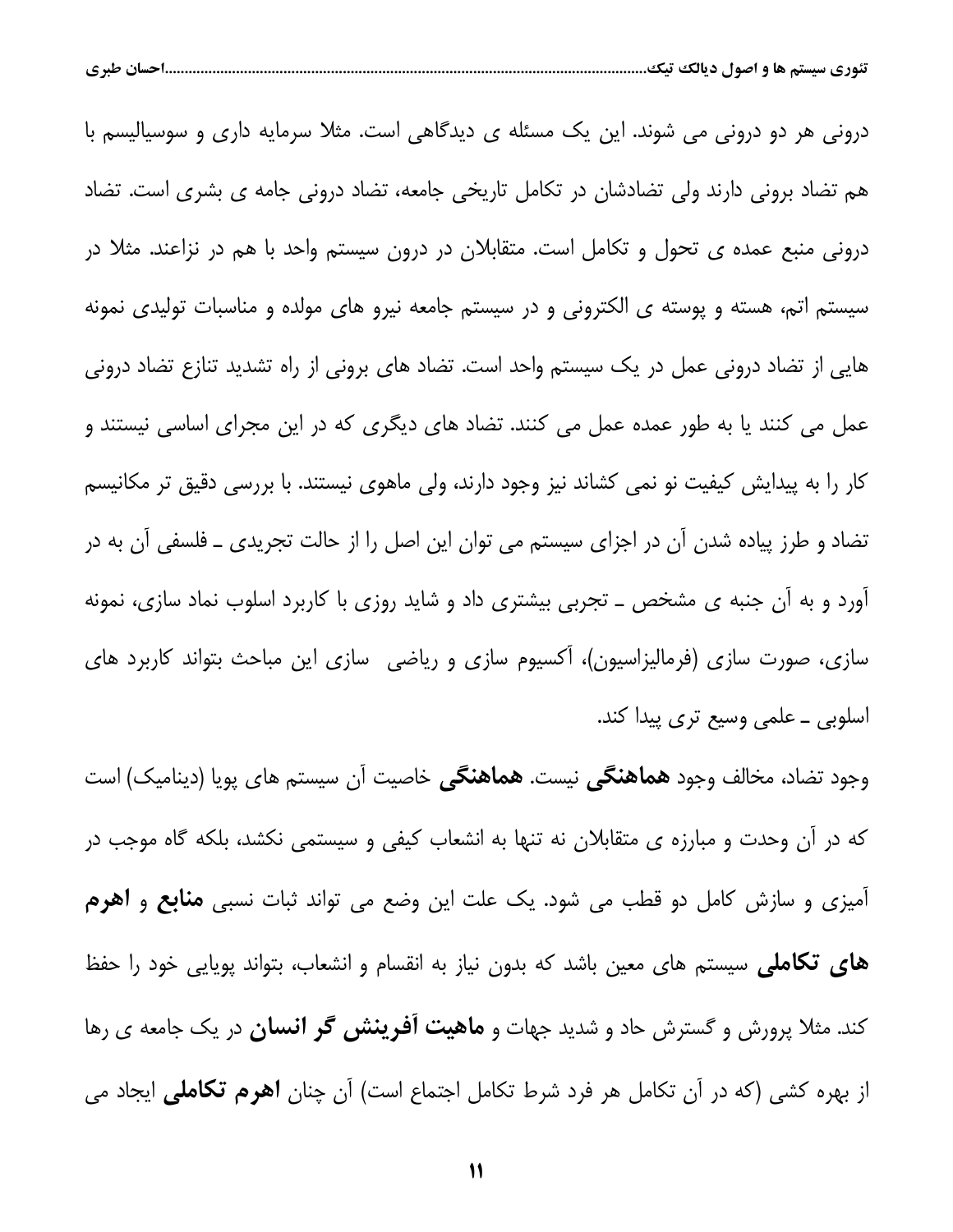کند که **شکل تضادی** تکامل را به **شکل هماهنگ سازی** آن مبدل می نماید. دانشمند شوروی مشریاکوف می نویسد که پایه ی درونی هماهنگ بودن سیستم های بغرنج، توافق و هم سازی پویا و تکمیلی عناصر، زیر سیستم هاو دیگر جهات کل سیستمی و نیز مراحل تحول آن است<sup>۳</sup>. تکامل هماهنگ هم در طبیعت و هم در جامع ممکن و موجود است.

سیستم ها بر حسب تمایز آن ها از جهت بساطت یا بغرنجی، گستردگی یا محدودیت، انواع مختلف تقابل و تضاد که جنبه ی اکید جبری یا حالت احتمالی، جنبه ی منتظم یا غیر منظم و غیره دارند، پدید می آورند و از این لحاظ جای بررسی های تجربی بسیار بسیار باز است. نتایج نبرد متقابلان از جهت تفکیک یا پیوند، تحول کیفی و کمی و امثال آن نیز قابل بررسی های مستقلی است.

افزودن چند کلمه نیز در باره ی اصل "نفی و نفی در نفی" دیالک تیکی و رابطه ی آن با برخورد سیستمی برای بستن این مبحث سودمند است. ما بار دیگر تصزیح می کنیم که باز سازی دیالک تیک بر اساس بر خورد سیستمی شاید زمان طولانی و کار علمی ـ تجربی وسیعی را بطلبد و سخن ما در این جا از نوع گام های نخستین در مبادی مسئله است.

دگرگون شدن یک سیستم و مبدل شدن آن به منظومه ای از عناصر و سیستم های فرعی نو یعنی **تحول کیفی**. در این جا دو پدیده رخ می دهد: یکی **پیدایش** عناصر، زیر سیستم ها، روابط، عمل

۳− و. ت . مشریاکوف "هماهنگی و تکامل هماهنگ" مسکو به (روسی) صفحه ی ۶۹. سکون، ثبات، تعادل، هماهنگی با وجود نسبیت و گــذرا بودنــشان در قبال حرکت، وجود عینی دارند و بررسی فلسفه و علمی آن ها نه تنها در مکانیک (سینه تیک و سینه ماتیک) بلکـه در علـوم دیگـر تـا حــد علــوم اجتماعی مکشور است. سوء استفاده ارتجاع از مسئله ی "نظم" و تقبیح "انقلاب" و عصیان، نباید ما را به کم بها دادن بررسـی مقــولات دیالــک تیکــی متقابل با تحول بكشاند.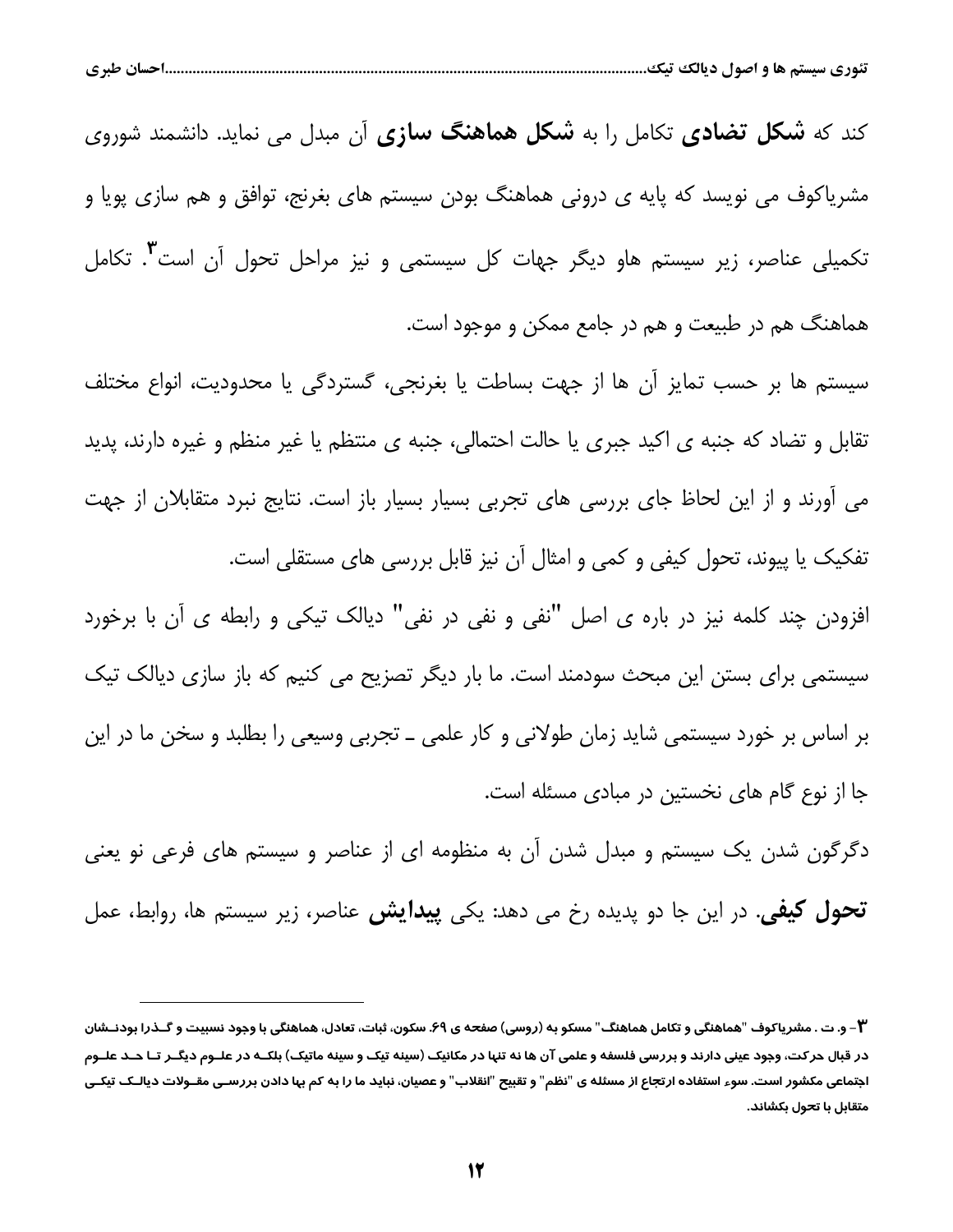کرد های نو که سابقه نداشته و **نفی** یک سلسله از عناصر، زیر سیستم ها، روابط و عمل کرد های کهنه، رانده شدن آن ها از عرصه ی هستی. اما دومی **استقراض و استخدام ترکیبات سیستم سابق** ولی **تابع کردن** آن ها به قانون مندی سیستم نو پدید. یعنی نفی، نفی عبث، نفی کامل نیست. بلکه نفی، نفی تکاملی است که هم سیستم وارد عمل کرد و سازمان بالا تری می سازد و اجزا قابل زیست و بقا سیستم کهنه را حفظ می کند. این وحدت **نفی** و **توارث** در یک مسیر اعتلایی است. حالت نوین به نوبه ی خود همین سر نوشت نفی را طی می کند و نفی کننده، به نوبه ی خود نفی می شود. نفي ديالک تيکي، وحدت تخريب (Destruction) و ساختمان (Construction) سيستم در جهت اعلایی و یا حفظ پیوند اتصال و انفصال، توارثی و تداومی (Continuite) است. تخریب نیز مطلق نیست و اعتلا به معنای بروز بغرنجی های عمل کردی ـ سازمانی در سیستم است . در این جا نیز باید وجود **تنوع تیپ نفی در نفی** را که تنها بررسی های تجربی می تواند آن ها را به ما نشان دهد، تصریح کرد. علت اعتلایی بودن تکامل درست همین است که در نفی حالت کهن، بسیار ی عناصر . عمل کرد ها و ارتباط های "به درد بخور" حفظ می شود و این **تراکم تدریجی اجزای قابل بقا** در وجود، **سازمندی** و **هماهنگی** را افزون تر می کند و عمل کرد را به سطوح بالا تر و بغرنج تر، همه جانبه تر و کارا تری ارتقا می بخشد. این جریان را ما در طبیعت جهان خود به چشم می بینیم. پله های این بغرنجی در ساخت و عمل کرد تفریبا چنین است: ۱) **اجزای بنیادین** و میدان هایی که بر پایه ی آن به وجود می آید ۲) **هسته ی اتم** و حالت پلاسمایی که بدان مربوط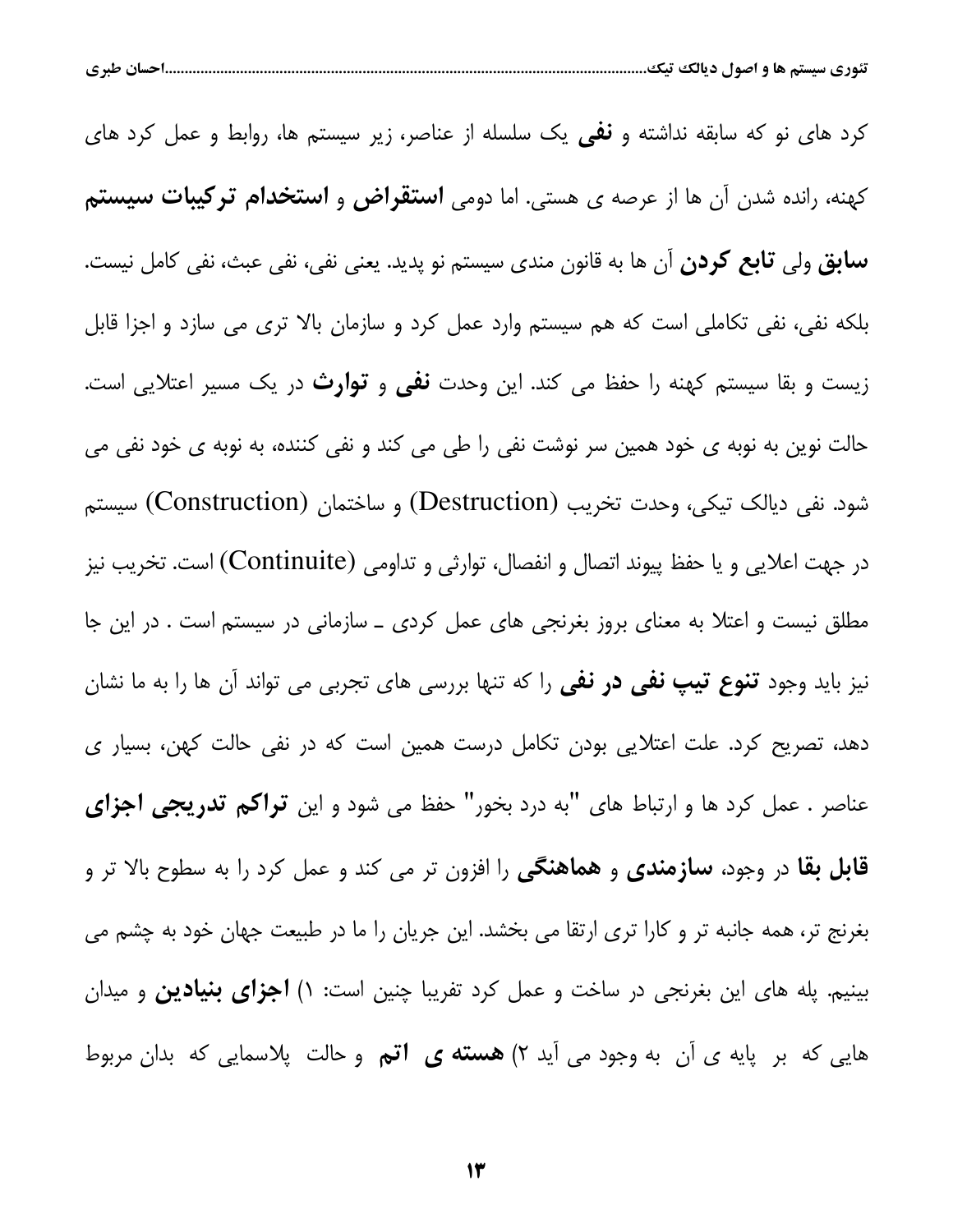است ۳) **اتم** و عناصر شـیمیایی بر خاسته از آن ۴) **مولکول های بسیط** شیمیایی (یا پامونومر ها) ۵) **مولکول بغرنج** شیمیایی ( یا پولی مر ها) ۶) **اگره گات** یا انبوهه ی مولکول ها که اجسام را تا کلان اجسام کیهانی و **پولیمر های زیست مند** (بیو پولیمر ها) را به می اورند ۷) وجود سازمان های خاص ملکوتی که **یاخته** نام دارد ۸) **سازواره های تک یاخته ای** ۹) سازواره های چند یاخته ای ۱۰) بافت ها ۱۱) سازواره ها (اعضا) ۱۲) سیستم اعضا ۱۳) جنس یا پوپولاسین ۱۴) **نوع** یا تاکسیون ۱۵) گله های جانوران ۱۶) **جامع**ه انسانی ۱۷) **صورت بندی** ه**ای** مختلف تکامل اقتصادی \_ اجتماعی انسان، تمدن و فرهنگ علمی، هنری و فنی.

در این شکل اعتلایی، حالت **پش روندگی** (ترقی) دیده می شود یعنی گرایش یا تمایل مسلط افزایش تشکل ساختاری ـ عمل کردی ماده.

این گرایش در جهان وجود دارد ولی درجه ی تداوم آن در همه جا یک سان نیست. در میان انواع گرایش های تند و کند و پیش رونده یا بن بستی، سر انجام شاخه ی محوری دائم پیش رونده ایست که زمانی تأثیر خود را در گستره ی وسیعی پخش خواهد کرد یعنی از آنتروپی روز افزون کلان سیستم کیهانی خواهد کاست. روند دائمی ظهور و زوال و نیز چرخش و دوران عناصر، هر دو از اشکال اساسی نفی در نفی است. عامیت این اصل در آن است که سیستمی بودن، ذاتی ماده است و سیستمی بودن با تحول و ناچار با تکامل تلازم دارد و علی رغم تنوع اشکال و گسست ها در مجموع به مثابه ی گرایش مسلط دیدہ می شود.